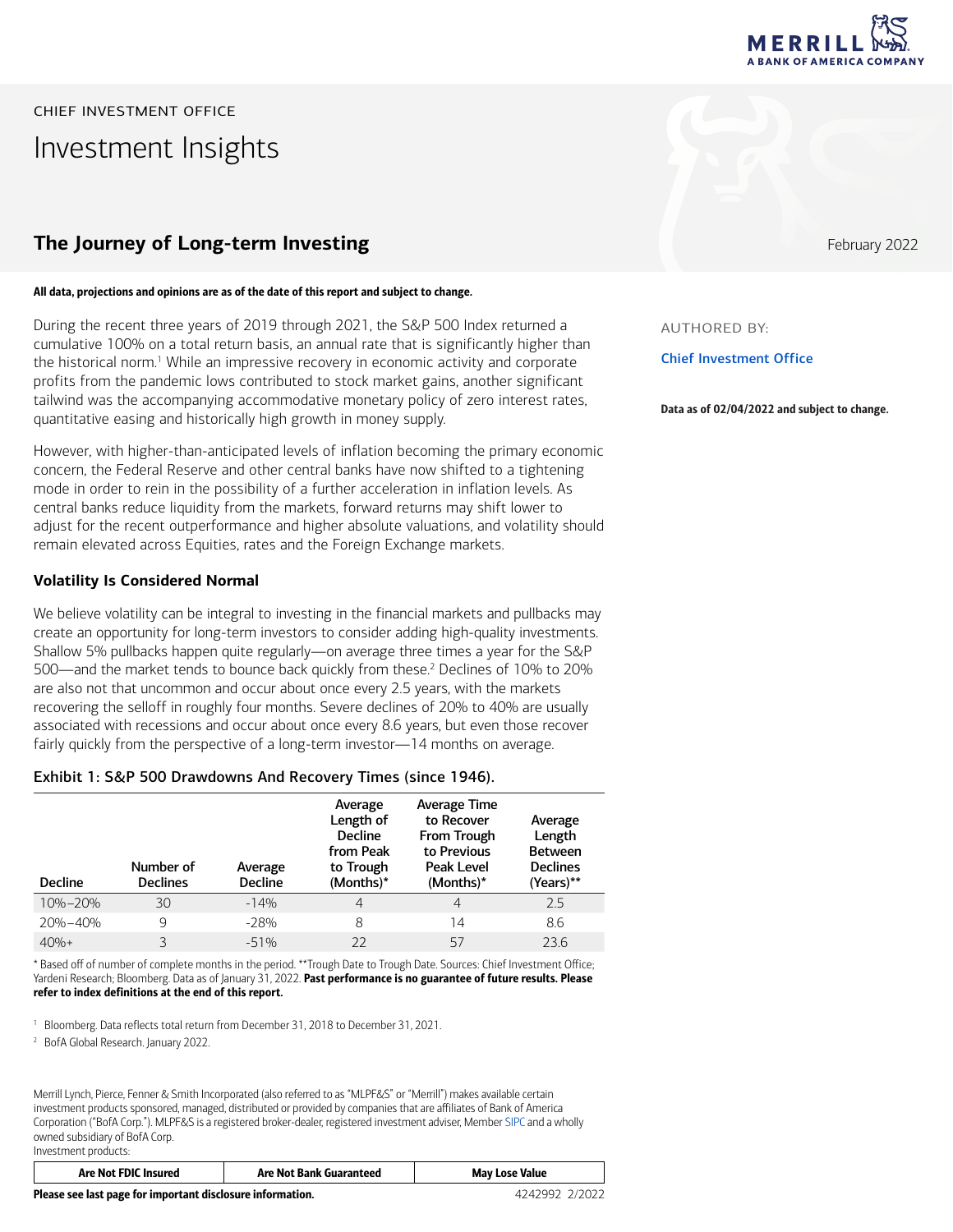It is expected that there will always be volatility with investing in Equities given changes in liquidity conditions, interest rate fluctuations, and the path of the business cycle. However, the proven ability of companies to adjust to these cyclical conditions while creating businesses to capture long-term structural changes in the economy, technology and consumer preferences, has historically led to a rising trend in corporate earnings, which is the foundation for long-term Equity gains.

From the generational lows in 2009, the secular bull market continues in our opinion, driven by accelerating innovation, the Millennial generation ageing into their prime consumption and investing years, higher productivity, building of domestic supply chains alongside 'new economy' capital expenditure (capex) growth. Secular bull markets, and secular bear markets for that matter, comprise both cyclical bull and bear markets along with economic expansions and contractions. Relative to previous secular bulls (1950- 1966 and 1980-2000), the current one has performed relatively modestly at best. The S&P 500 price return since the low in 2009 to the end of 2021 comes in at only +605%, a sign that perhaps there is more room to rise given that the previous two secular bull Equity advances from the generational low to secular peak were +1,159% and +2,353%.



Exhibit 2: The Content Of The Secular Bull Market Relative To Previous Ones.

Sources: Chief Investment Office; BofA Global Research; Bloomberg. Data as of December 31, 2021. Past performance is no guarantee of future results.

# **Portfolio Considerations in the Era of Tightening Financial Conditions**

During the next phase of the market cycle characterized by higher inflation and lower liquidity and lower investment returns, we suggest that investors consider the following:

- There is a wide range of outcomes around our base case for the pandemic, inflation and interest rates. Investors should continue to remain anchored in their long-term asset allocation; ensure appropriate diversification across asset classes, regions, styles etc.; consider risk-appropriate tactical tilts and rebalance opportunistically to ensure optimal exposures. These are all tenets of our disciplined investment process that we apply to managing Chief Investment Office (CIO) portfolios.
- Persistent inflation means that long-term investors should consider accessing and staying invested in assets that have a history of providing real returns i.e., returns above inflation. In our opinion, growth assets like public Equities and certain similar private assets make sense.
- Seek total return opportunities. When starting valuations are higher, dividends and other forms of yield become a more significant contributor to total returns. In our view, dividend growth strategies can provide potential income and benefit from rising prices in the economy which add to company cash flows.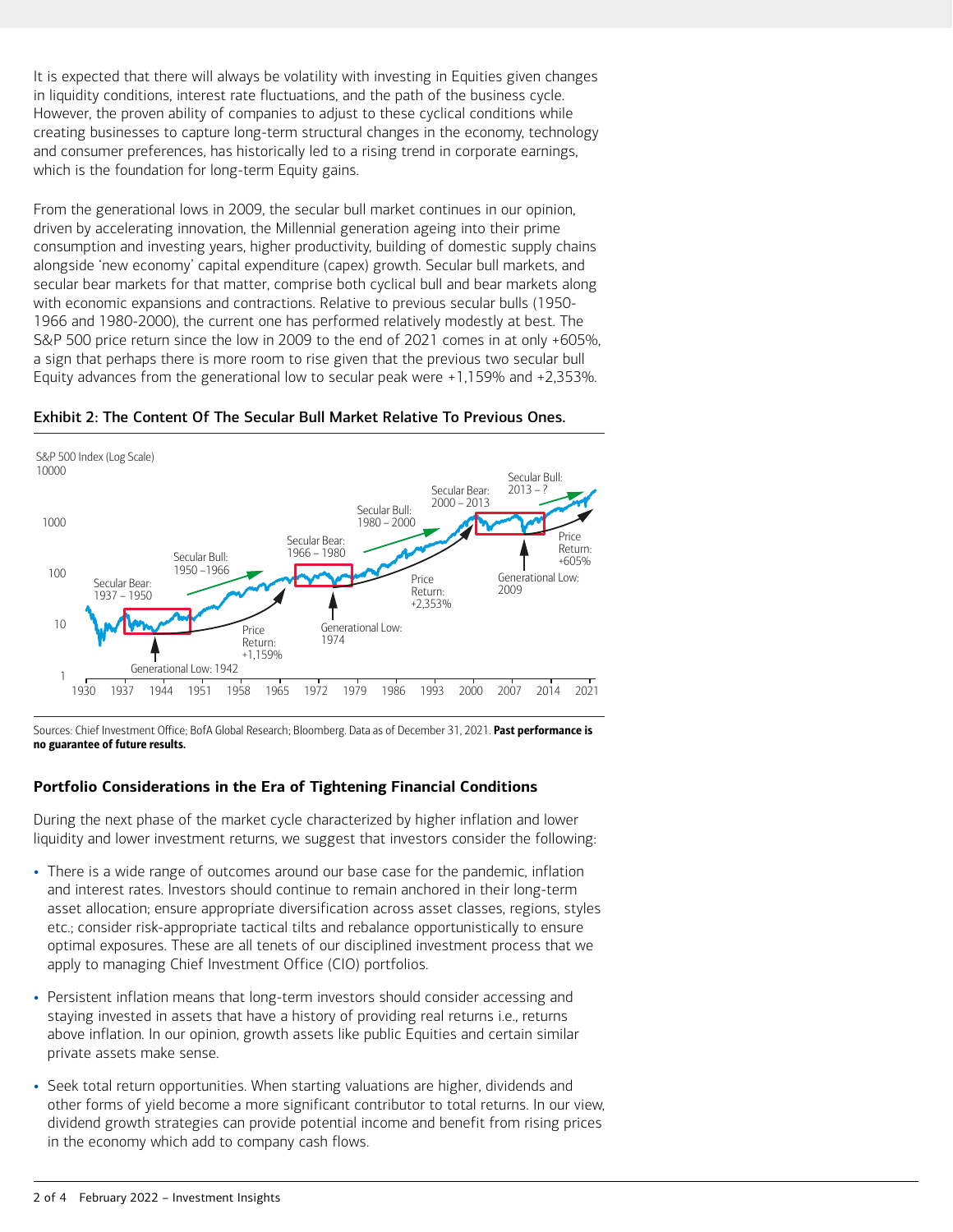- Positioning may need to be more micro than macro as the effect of rising rates and inflation will be specific to sectors, industries and companies, leading to a higher dispersion in earnings. High quality, free cash flow, pricing power, operating leverage, sustainable yields, and relative earnings strength are features that are likely to be rewarded in the marketplace. We believe the opportunity set for fundamental researchdriven active management<sup>3</sup> strategies has improved.
- Having some allocation to Alternative Investments, for qualified investors, aimed at the purposes of capital appreciation, yield, inflation protection, and non-correlated exposure to traditional asset classes should be beneficial to portfolios from a risk/return perspective. The amount allocated to alternative assets depends on an investor's financial goals, liquidity needs, risk tolerance and time horizon, and diversification.

# **The Importance of Knowing Yourself As An Investor**

Before developing a disciplined investment plan, process and overall framework, it is important to understand who you are as an investor. This is the foundational element of the overall investment framework and can significantly determine your response to major turning points in the economy and markets and, in particular, during periods of heightened volatility.

These areas highlighted on the right affect the type of investor you are and may help inform your original plan and the responses during bull markets as well as sharp, short term stressful periods. Creating your ultimate blue print involves understanding your financial goals, risk level, time horizon, liquidity needs, tax status, and, importantly, the type of investor you are. All of this may seem like an overly complex undertaking. At times, it can be. However, if you have a disciplined investment process, utilize a consistent research and due diligence framework, understand the type of investor you are, and work with an advisor that can help you manage all of this, stressful market periods may be viewed as an opportunity and not a daunting experience.

## ARE YOU AN INVESTOR THAT…

- has a well-developed plan and rebalances back to your asset allocation targets during times of excess market gains or stresses?
- attempts to "time market gyrations" by moving in and out of specific investment exposures and then back in again?
- typically takes advantage of corrections or sell during more fearful periods?
- has a highly diversified portfolio which allows for more subtle adjustments across and/or within asset classes during market stress periods?
- aims to beat a specific benchmark, outpace the popular industry gauges such as the S&P 500 or MSCI World Index, or do you prefer to set your own asset-weighted personal benchmark based on your goals and objectives?
- mostly invests in U.S. assets and is not interested in non-U.S. exposure and is comfortable potentially missing out on international opportunities or their potential diversification benefits?
- invests in Alternative Investments,<sup>4</sup> if qualified, to help mitigate against large market drawdowns, to capture potential excess returns, or to help diversify the return streams of traditional investments?
- leverages areas such as due diligence of managers, solutions, and individual investments, plus taxes, portfolio turnover, and the overall costs of developing, managing and maintaining your portfolio?
- 4 Many products that pursue Alternative Investment strategies, specifically Private Equity and Hedge Funds, are available only to qualified investors.

3 Active management seeks to outperform benchmarks through active investment decisions such as asset allocation and investment selection.